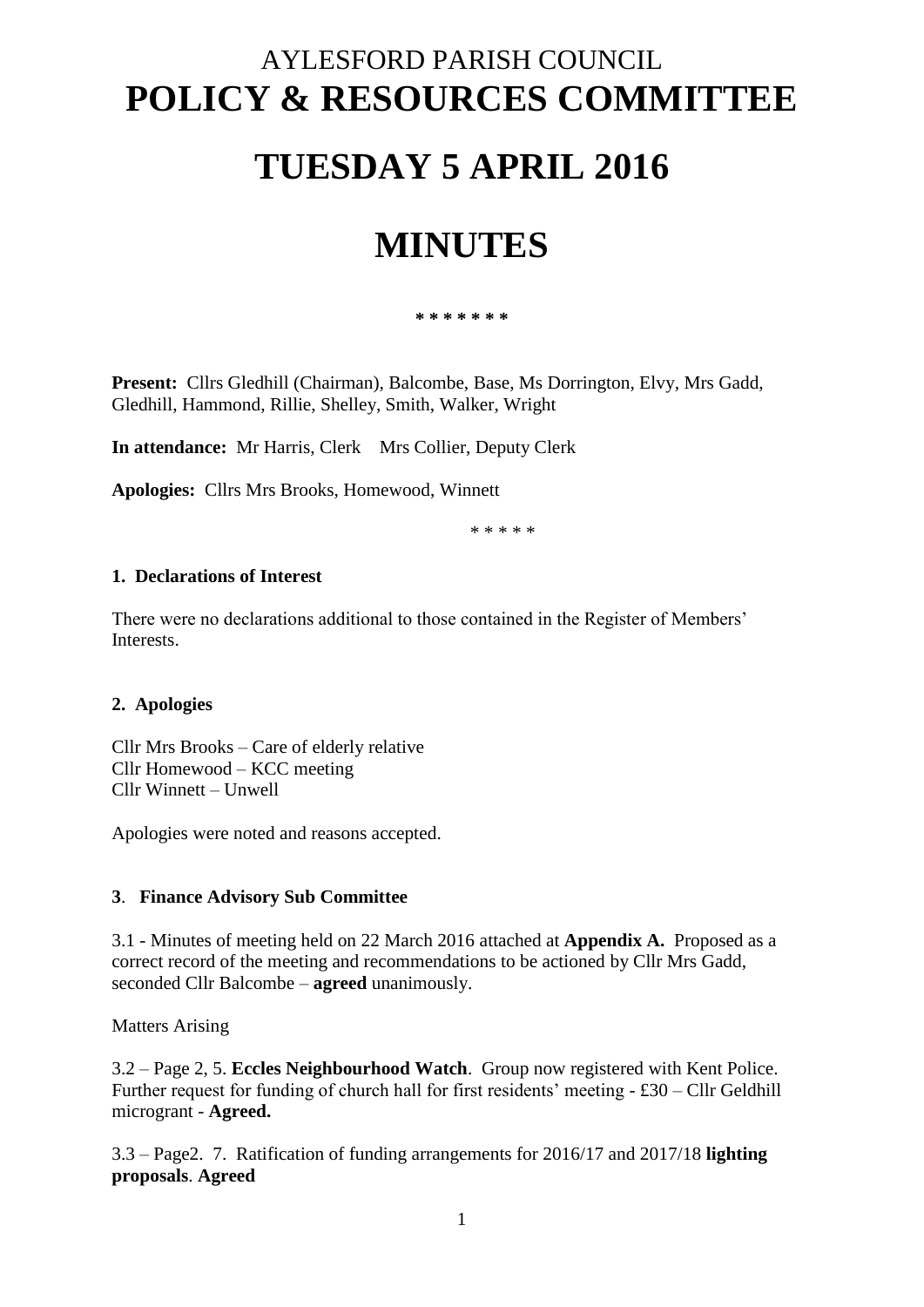#### **4**. **Accounts for Payment**

Payment list attached at **Appendix B.** 

Members queried the payment to Kent Turf Care for recovery of tree from the river in Mill Hall. The Clerk clarified that everything possible had been done during the initial work to prevent the tree going into the river but following public concern he had authorised specialised equipment to remove it.

Members queried whether before the payment to BW May was authorised for the electrical work to the Christmas lights in Blue Bell Hill which had failed over Christmas 2015, the lights have been tested. The Clerk stated that the work done has been tested satisfactorily, trees have now been isolated so if one fails the others will not go out at the same time and they will be tested again at the end of November.

31 payments totalling £21,782.20 were proposed by Cllr Mrs Gadd, seconded Cllr Elvy and unanimously **agreed.**

#### **5. Law and Order**

No report to this meeting.

#### **6**. **Rugby Club/Netball League**

The Rugby Club have suggested that the gated gap in the hedge between the Club and Ferryfield be concreted to prevent the regular 'mud bath' which occurs in this small area. They have offered to share the costs with the Parish Council. Members **agreed** this in principle and the Clerk was asked to request quotations. **Clerk**

#### **7**. **Flood Defences**

Village flood wardens vacancies to be advertised on the Council's website and local notice boards.

#### **8. Council Vacancies**

Resignation of Michael Ambrose (Aylesford South) due to moving to Wiltshire. Members thanked him for his service to the Council and wished him the very best in his new home. TMBC to be advised. **Clerk**

Current vacancies: 3 Aylesford South 1 Eccles